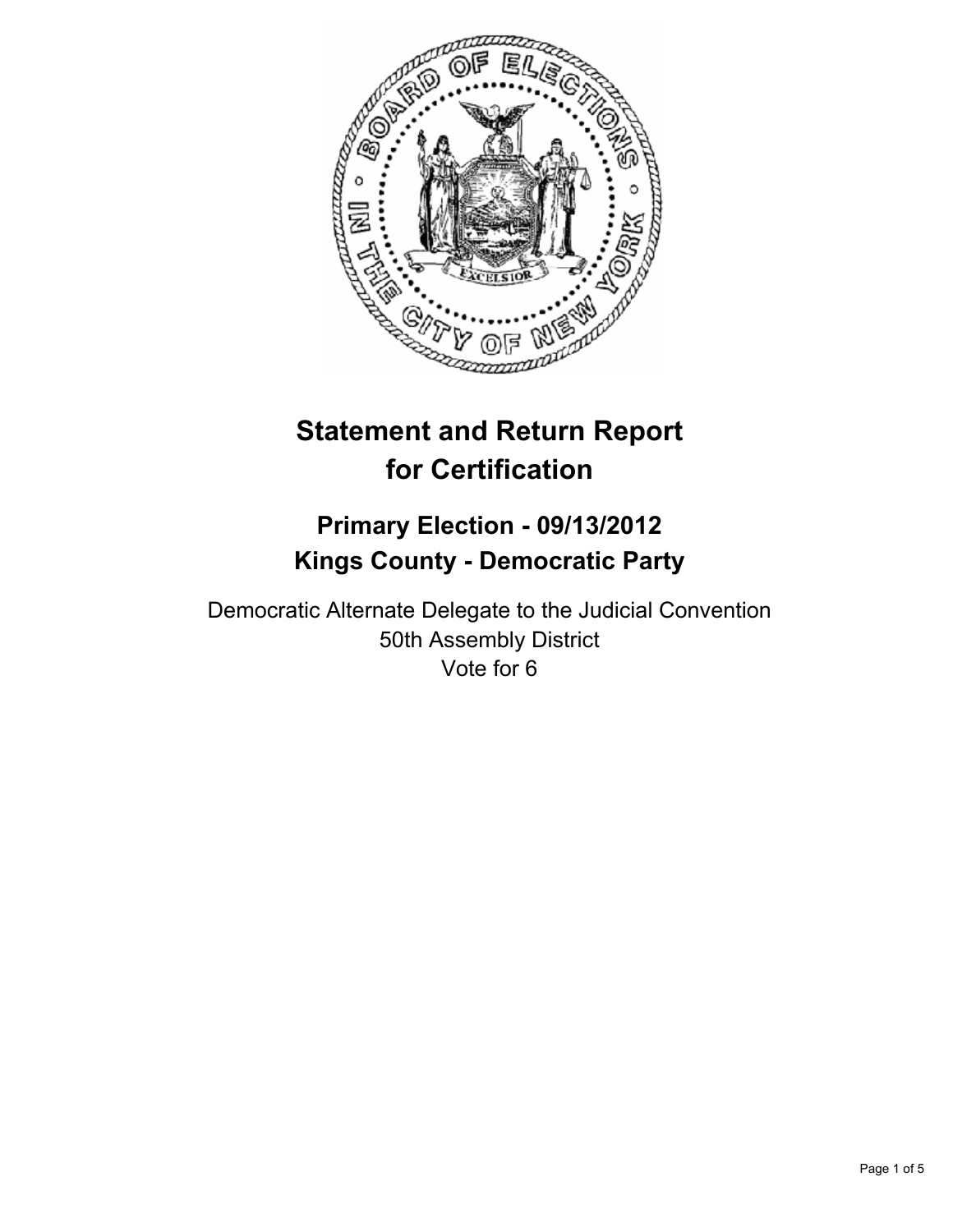

#### **Assembly District 50**

| PUBLIC COUNTER                                           | 11,716       |
|----------------------------------------------------------|--------------|
| <b>EMERGENCY</b>                                         | 200          |
| ABSENTEE/MILITARY                                        | 199          |
| <b>FEDERAL</b>                                           | 0            |
| SPECIAL PRESIDENTIAL                                     | 0            |
| AFFIDAVIT                                                | 152          |
| <b>Total Ballots</b>                                     | 12,267       |
| Less - Inapplicable Federal/Special Presidential Ballots | 0            |
| <b>Total Applicable Ballots</b>                          | 12,267       |
| <b>ISRAEL DEAR</b>                                       | 3,190        |
| <b>JOSEPH WEBER</b>                                      | 3,532        |
| <b>GERALD ESPOSITO</b>                                   | 3,307        |
| EILEEN CAVALIERE                                         | 3,337        |
| <b>MOSES WEISER</b>                                      | 3,454        |
| <b>THOMAS GRISE</b>                                      | 2,975        |
| AARON D. MASLOW                                          | 755          |
| AMANDA GREEN (WRITE-IN)                                  | 1            |
| ANN KANSFIELD (WRITE-IN)                                 | 1            |
| ANNE MARIE CARUSO (WRITE-IN)                             | $\mathbf{1}$ |
| BILL BILLER (WRITE-IN)                                   | 1            |
| CARLETTA JANSSEN (WRITE-IN)                              | 1            |
| CONNOT MERLEY (WRITE-IN)                                 | $\mathbf{1}$ |
| DANA DONADIO (WRITE-IN)                                  | 1            |
| DAVID NIEDERMAN (WRITE-IN)                               | 1            |
| ERSTZ FERNANS (WRITE-IN)                                 | $\mathbf{1}$ |
| EVAN MCCULLERGE (WRITE-IN)                               | 1            |
| ISMAEL LOPEZ (WRITE-IN)                                  | 3            |
| JAMES CULP (WRITE-IN)                                    | $\mathbf{1}$ |
| JESSICA MILLIARD (WRITE-IN)                              | 1            |
| JESSICA REED (WRITE-IN)                                  | 1            |
| JOE WESTBORD (WRITE-IN)                                  | 1            |
| JOHN CURTIN (WRITE-IN)                                   | 1            |
| JORDAN THOMAS (WRITE-IN)                                 | $\mathbf 1$  |
| JOSEPH FRIED (WRITE-IN)                                  | $\mathbf{1}$ |
| JOSEPH R LERHOL (WRITE-IN)                               | 1            |
| LAWRENCE LUCY (WRITE-IN)                                 | 1            |
| LILY MCCULLERGE (WRITE-IN)                               | $\mathbf{1}$ |
| LUIS BAEZ (WRITE-IN)                                     | 1            |
| MARTIN DILAN (WRITE-IN)                                  | $\mathbf{1}$ |
| MATHEW JOSEPHS (WRITE-IN)                                | $\mathbf{1}$ |
| MIKE DIAZ (WRITE-IN)                                     | 1            |
| OLANIKE ALABI (WRITE-IN)                                 | $\mathbf{1}$ |
| REBECCA WHITE (WRITE-IN)                                 | $\mathbf{1}$ |
| RUSEL PARISU (WRITE-IN)                                  | 1            |
| THOMAS BURROWS (WRITE-IN)                                | $\mathbf{1}$ |
| UNATTRIBUTABLE WRITE-IN (WRITE-IN)                       | 79           |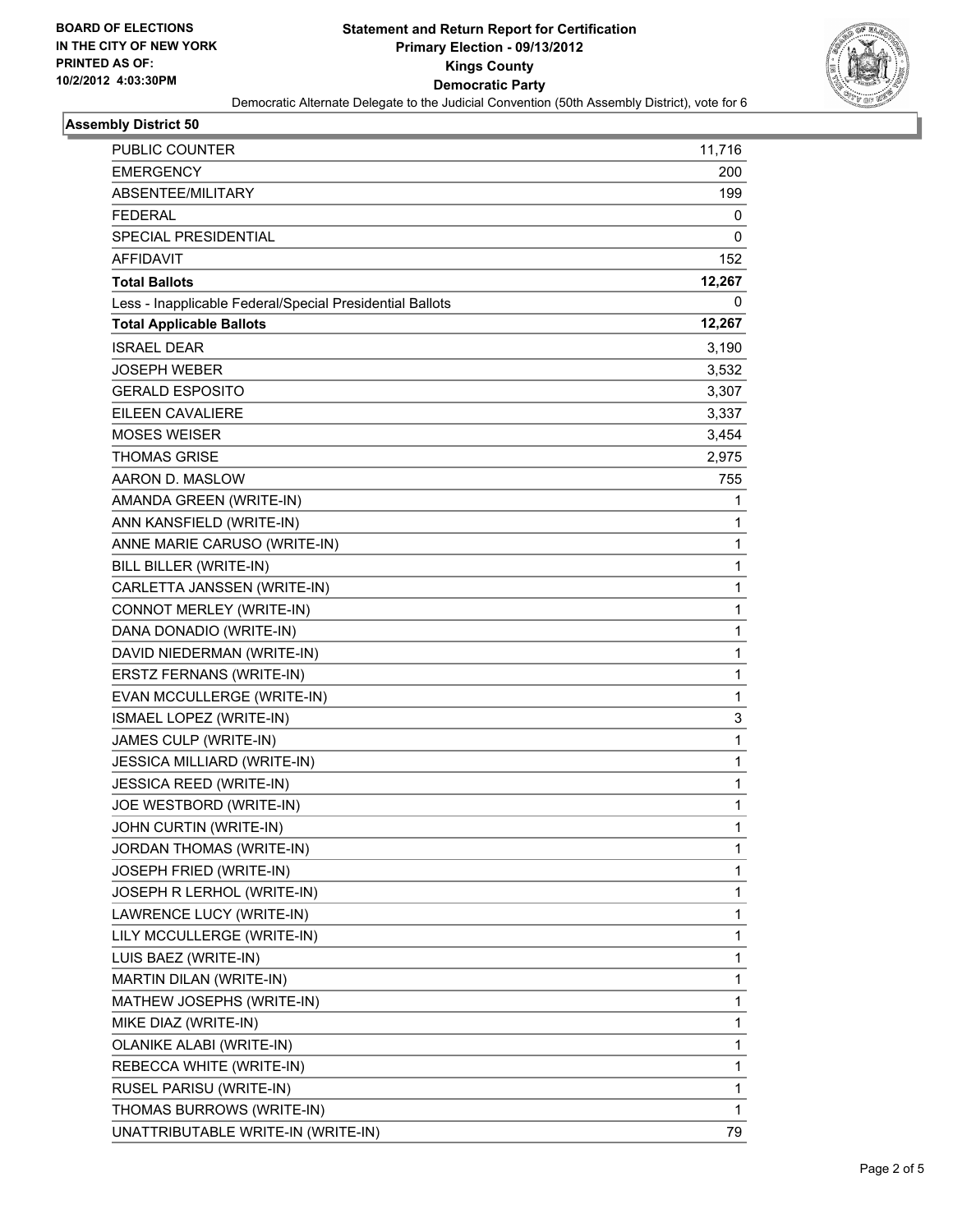

### **Assembly District 50**

| WILLIAM CURTIN (WRITE-IN)  |        |
|----------------------------|--------|
| WILLIAM SALZMAN (WRITE-IN) |        |
| <b>Total Votes</b>         | 20.662 |
| Unrecorded                 | 52.940 |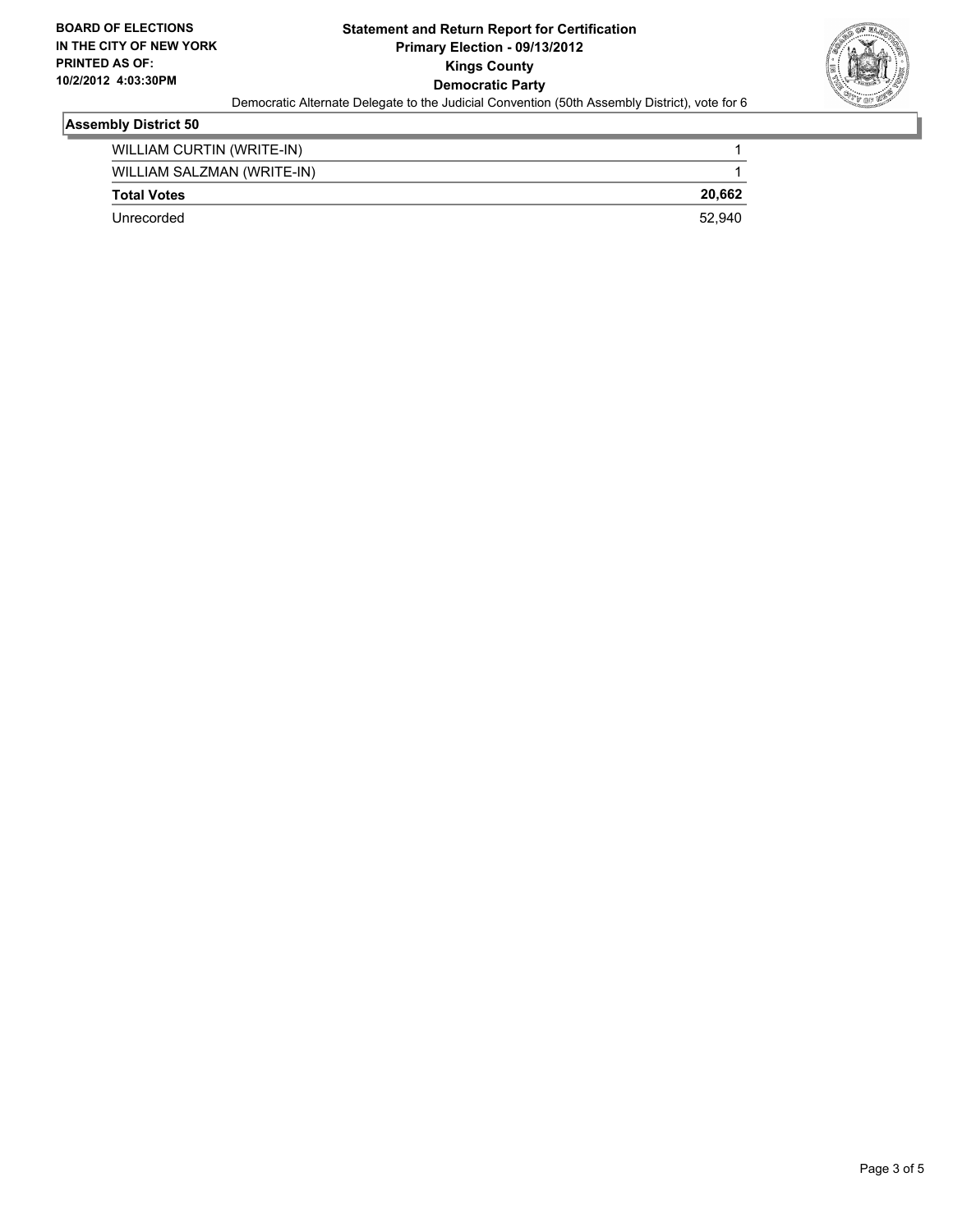#### **Statement and Return Report for Certification Primary Election - 09/13/2012 Kings County Democratic Party** Democratic Alternate Delegate to the Judicial Convention (50th Assembly District), vote for 6



#### **Total for Democratic Alternate Delegate to the Judicial Convention (50th Assembly District) - Kings County**

| PUBLIC COUNTER                                           | 11,716       |
|----------------------------------------------------------|--------------|
| <b>EMERGENCY</b>                                         | 200          |
| ABSENTEE/MILITARY                                        | 199          |
| <b>FEDERAL</b>                                           | 0            |
| <b>SPECIAL PRESIDENTIAL</b>                              | 0            |
| <b>AFFIDAVIT</b>                                         | 152          |
| <b>Total Ballots</b>                                     | 12,267       |
| Less - Inapplicable Federal/Special Presidential Ballots | 0            |
| <b>Total Applicable Ballots</b>                          | 12,267       |
| <b>ISRAEL DEAR</b>                                       | 3,190        |
| JOSEPH WEBER                                             | 3,532        |
| <b>GERALD ESPOSITO</b>                                   | 3,307        |
| EILEEN CAVALIERE                                         | 3,337        |
| <b>MOSES WEISER</b>                                      | 3,454        |
| <b>THOMAS GRISE</b>                                      | 2,975        |
| AARON D. MASLOW                                          | 755          |
| AMANDA GREEN (WRITE-IN)                                  | 1            |
| ANN KANSFIELD (WRITE-IN)                                 | 1            |
| ANNE MARIE CARUSO (WRITE-IN)                             | 1            |
| BILL BILLER (WRITE-IN)                                   | $\mathbf{1}$ |
| CARLETTA JANSSEN (WRITE-IN)                              | 1            |
| CONNOT MERLEY (WRITE-IN)                                 | 1            |
| DANA DONADIO (WRITE-IN)                                  | $\mathbf{1}$ |
| DAVID NIEDERMAN (WRITE-IN)                               | 1            |
| ERSTZ FERNANS (WRITE-IN)                                 | $\mathbf{1}$ |
| EVAN MCCULLERGE (WRITE-IN)                               | $\mathbf{1}$ |
| ISMAEL LOPEZ (WRITE-IN)                                  | 3            |
| JAMES CULP (WRITE-IN)                                    | 1            |
| <b>JESSICA MILLIARD (WRITE-IN)</b>                       | $\mathbf{1}$ |
| JESSICA REED (WRITE-IN)                                  | 1            |
| JOE WESTBORD (WRITE-IN)                                  | 1            |
| JOHN CURTIN (WRITE-IN)                                   | 1            |
| JORDAN THOMAS (WRITE-IN)                                 | 1            |
| JOSEPH FRIED (WRITE-IN)                                  | 1            |
| JOSEPH R LERHOL (WRITE-IN)                               | 1            |
| LAWRENCE LUCY (WRITE-IN)                                 | 1            |
| LILY MCCULLERGE (WRITE-IN)                               | 1            |
| LUIS BAEZ (WRITE-IN)                                     | 1            |
| MARTIN DILAN (WRITE-IN)                                  | 1            |
| MATHEW JOSEPHS (WRITE-IN)                                | 1            |
| MIKE DIAZ (WRITE-IN)                                     | 1            |
| OLANIKE ALABI (WRITE-IN)                                 | 1            |
| REBECCA WHITE (WRITE-IN)                                 | 1            |
| RUSEL PARISU (WRITE-IN)                                  | 1            |
| THOMAS BURROWS (WRITE-IN)                                | 1            |
| UNATTRIBUTABLE WRITE-IN (WRITE-IN)                       | 79           |